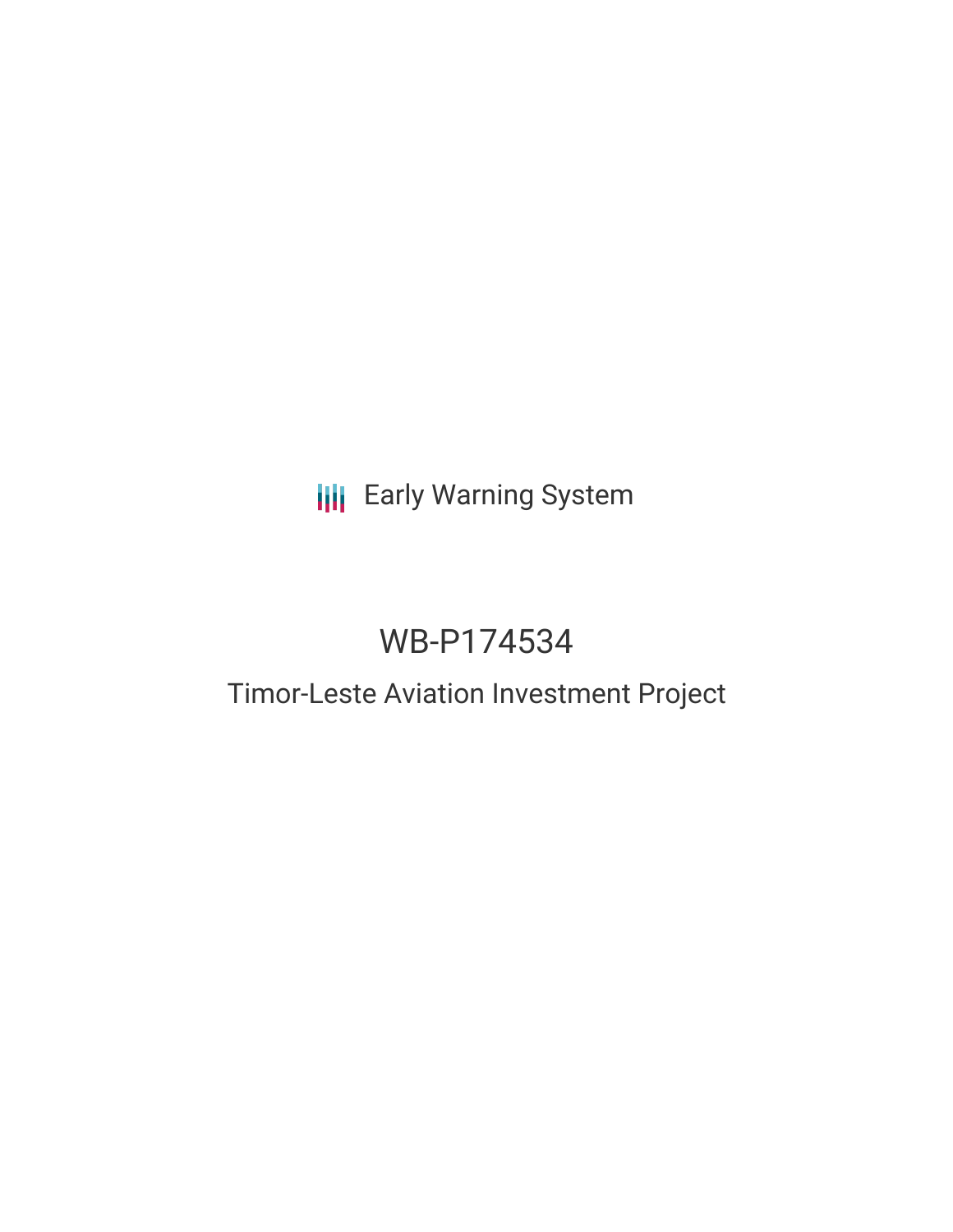

### **Quick Facts**

| <b>Countries</b>               | Timor-Leste                      |
|--------------------------------|----------------------------------|
| <b>Financial Institutions</b>  | World Bank (WB)                  |
| <b>Status</b>                  | Proposed                         |
| <b>Bank Risk Rating</b>        | U                                |
| <b>Borrower</b>                | <b>Government of Timor-Leste</b> |
| <b>Sectors</b>                 | Transport                        |
| <b>Investment Type(s)</b>      | Loan                             |
| <b>Investment Amount (USD)</b> | \$20.00 million                  |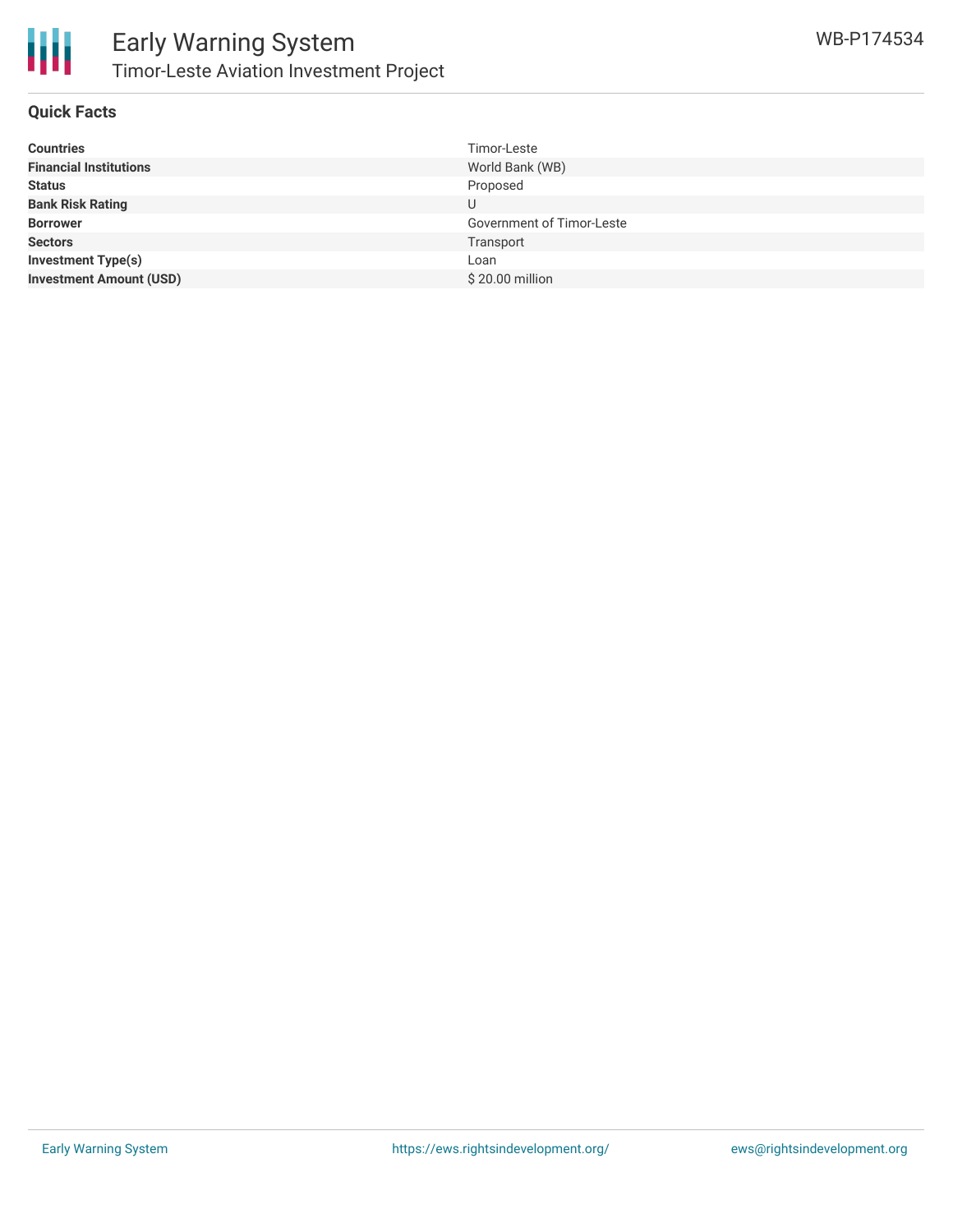

## **Project Description**

This project is about investing in Aviation in Timor-Leste.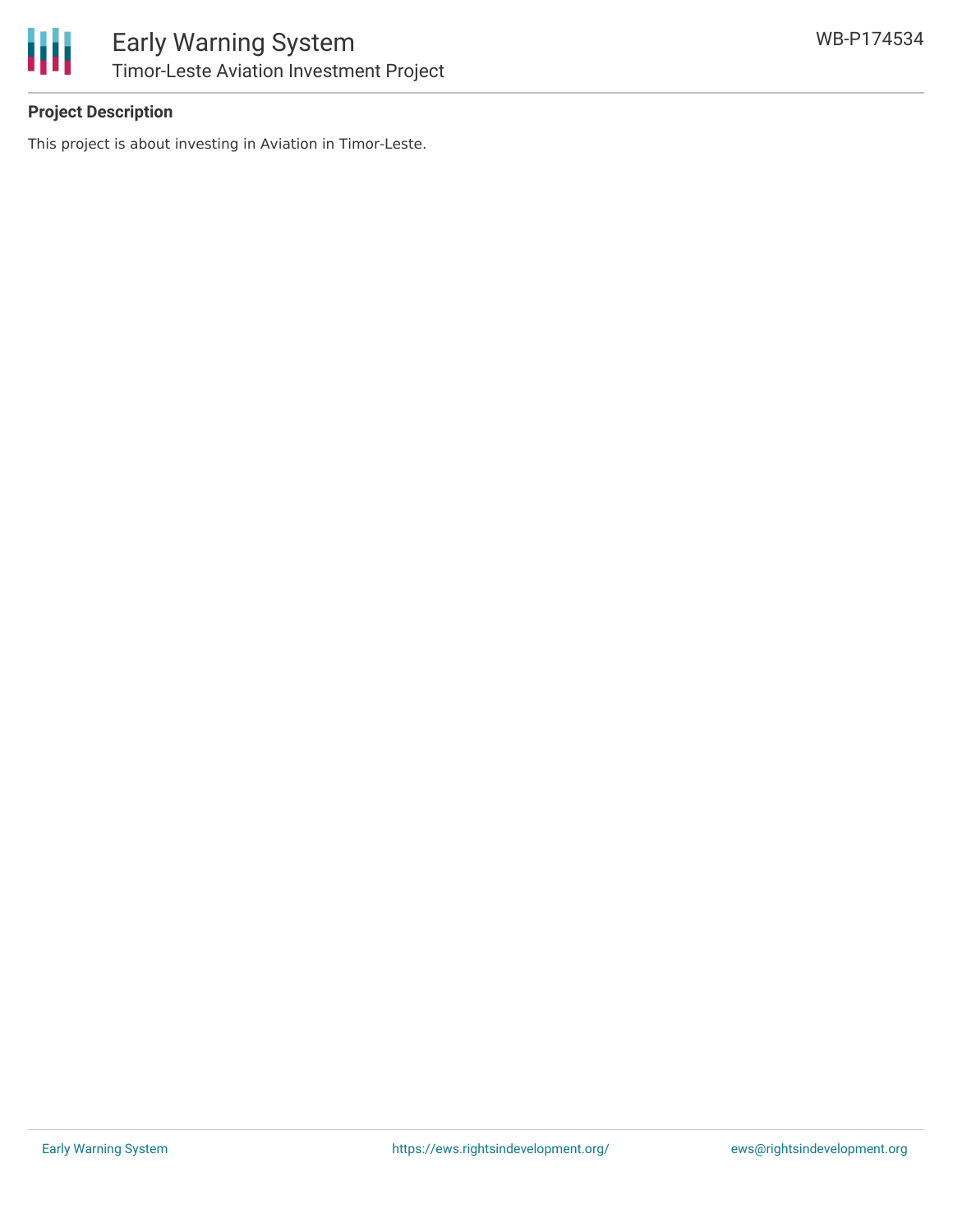

## **Investment Description**

World Bank (WB)